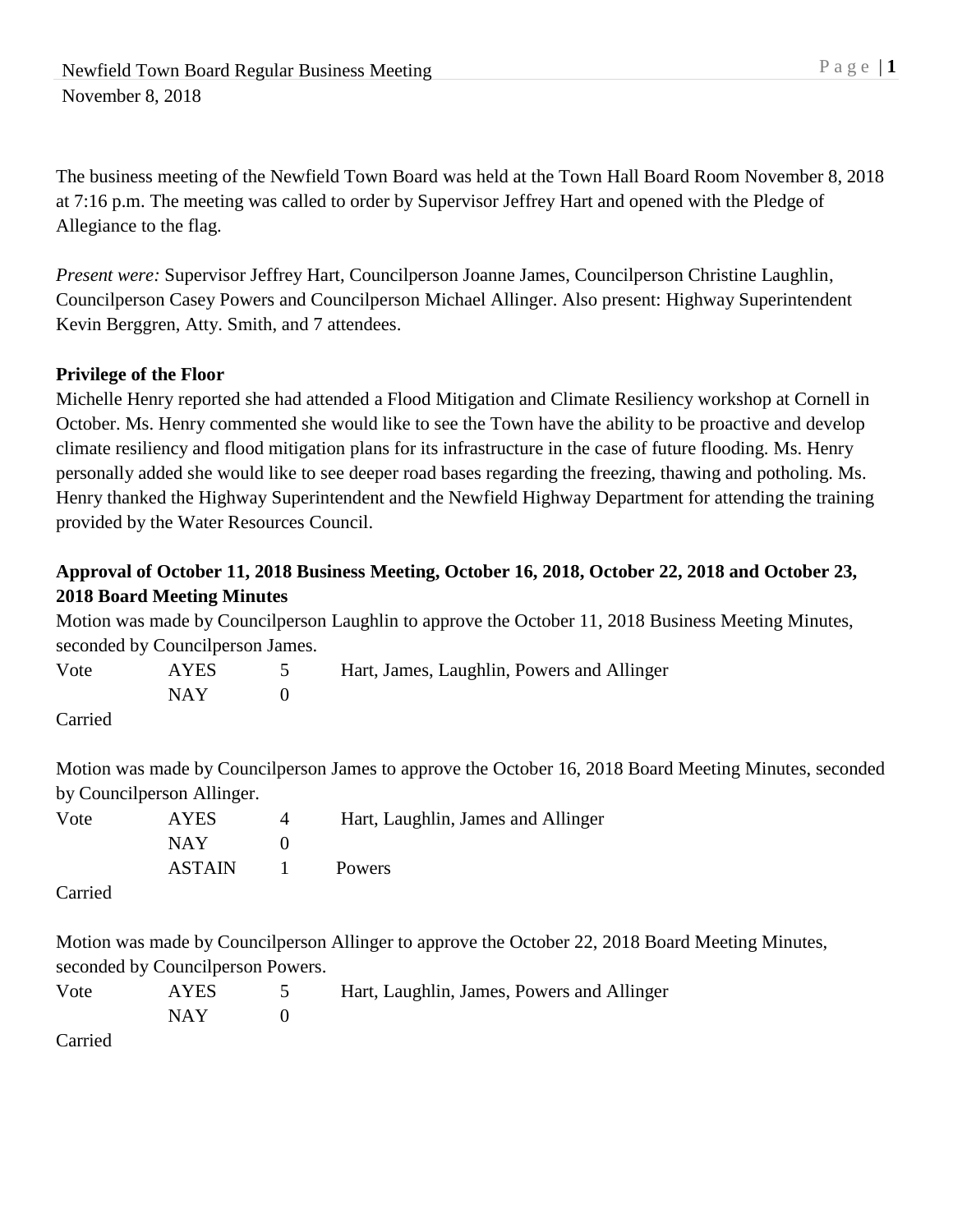Motion was made by Councilperson James to approve the October 23, 2018 Board Meeting Minutes, seconded by Councilperson Laughlin.

Vote AYES 5 Hart, Laughlin, James, Powers and Allinger NAY 0 Carried

# **Reports:**

*Highway*: Highway Superintendent Kevin Berggren reported that the Highway Department had recently attended a one person snow plow training provided by the NYSDOT and a DEC training for erosion settlement. Superintendent Berggren added the Highway Department had been getting the equipment ready for the winter. Superintendent Berggren reported the Carter Creek stream bank restoration project was complete. Hydro seeding, mulching and shrub plantings had also taken place. The Stone Jug project has begun. Superintendent Berggren suggested the need to plan for an additional building for equipment storage.

*Code Enforcement*: Code Enforcement Officer Alan Teeter was absent.

*Water Sewer*: Highway Superintendent Berggren reported that pads and chain link fences had been installed at the sewer station generators on Main Street and Depot Road. Superintendent Berggren reported the new Water/Sewer truck has been received and the old truck repaired and is being used by the Highway Department. Highway Superintendent Berggren also recommended the Board to consider posting the water department position soon, in order to have the hiree trained before Mr. Maki's retirement. Mr. Berggren also reported Moody's had worked on the Pine Circle well pump. It was recommended to throttle down the pump to 55 gal/min.

*Recreation*: Recreation Director Dustin James was absent.

*Tompkins County Legislature Representative David McKenna:* absent

*Planning Board*: absent.

*Hamlet Beautification Committee:* absent

*Ad Hoc Park Committee*: Highway Superintendent Berggren reported the Athletic Field equipment is being stored in a storage unit at the Highway Department and did not see the need to purchase a storage unit for the equipment presently. Superintendent Berggren commented the field is muddy because of the weather and that the diversion ditches will be mulched as soon as weather permits.

*Supervisor Report*: Supervisor Hart reported the Town had received 2 proposals for the leach field expansion-TG Miller \$19,750.00 and Hunt Engineers \$11,700.00. Supervisor Hart commented the Town has been satisfied with both firms in the past, based on the proposed bid, Supervisor Hart recommended Hunt Engineering be awarded the project. Supervisor Hart read Recreation Director Mr. James letter of resignation effective November 30, 2018. Councilperson Laughlin commented that Recreation Supervisor Austin Kuczek will be supervising the Recreation Basketball program for this season and that Dustin has contacted a qualified resident of possibly acting as an interim director. Supervisor Hart commented that the Town could write its own job description for the Recreation Director position but, it would need to be approved by the Tompkins County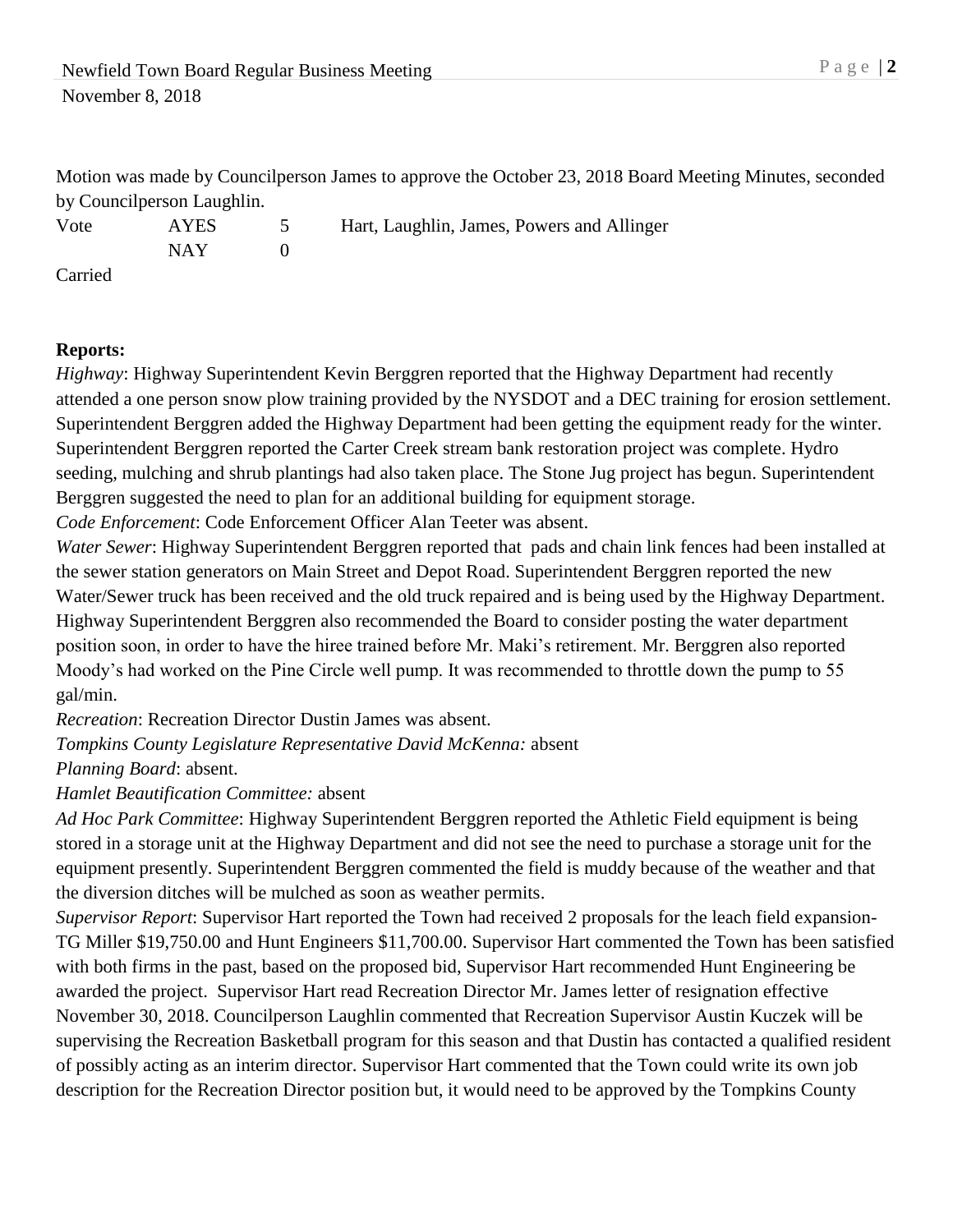Personnel. Supervisor Hart thanked the Town Board members and Department heads for the hard work put into the 2019 Town Budget and staying within the tax cap. He also commented that funds have been put aside for future expansion of the Town Hall. Supervisor Hart also thanked the members of the Music in the Park committee members for their vision.

#### **New Business**

#### *Mill Street Music in the Park Season Summary*

Mr. Tompkins reported 6 shows had been scheduled this past summer, but due to weather issues that there were 4 shows this past summer with one that included 2 performers and 1 had to be canceled twice due to rain. Mr. Tompkins stated the average attendance was 150 people at the performances. The Committee also thanked the Highway Department and Hamlet Beautification committee for their partnership making Mill Street Park a beautiful venue. Mr. Tompkins reported the Committee had raised \$3,900 this year and expended \$2,900. Mr. Tompkins reported that six shows are planned for the 2019 concert season- June 12 +26, July 10+24 and August 14+28<sup>th</sup> 2019. The Committee is looking for an indoor venue in case of rain.

#### *Discussion and approval of the 2017 Audit of Justice Chernish's court records*

Nadine Bennett the Town Bookkeeper reported she had audited the 2017 Court records. Mrs. Bennet stated the 2017 records were organized and were in perfect year end order with the help of the new employee. Motion was made by Councilperson Laughlin to approve the 2017 Chernish Court Audit, seconded by Councilperson Powers.

Vote AYES 5 Hart, Laughlin, James, Powers and Allinger  $NAY$  0

Carried

#### *Discussion and action of the 2019 Town of Newfield Budget*

Motion was made by Councilperson James to approve the 2019 Newfield Town Budget, seconded by Councilperson Powers. Vote AYES 5 Hart, Laughlin, James, Powers and Allinger  $NAY$  0

Carried

#### *Discussion and action of the 2019 Fire Protection Contract with the Newfield Fire Company*

Supervisor Hart reported the Town is working with the Fire Company in order to receive and review the financial data that had been requested in order to get a true understanding of their financials. Councilperson Allinger commented that there are new laws requiring the Fire Company to provide data in order to comply with the new laws. Councilperson Powers added she would like to see information regarding the membership and number of calls responded to. Attorney Smith will compose a letter to the Fire Company. Councilperson Laughlin asked that the letter be non-offensive ort harassing and not to have an aggressive statement as there are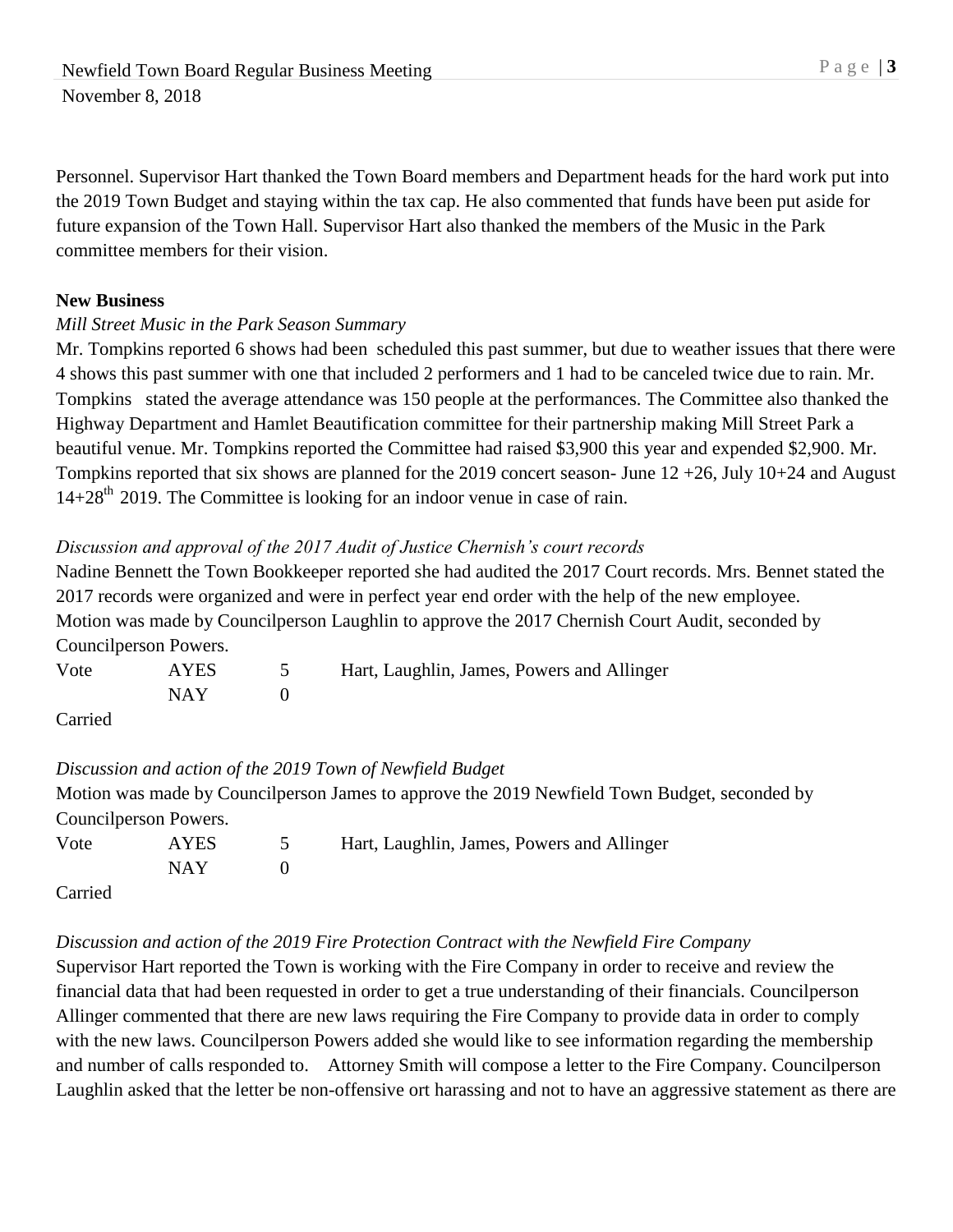fire company members have generations of family members that have been loyal dedicated members, but does feel the Town needs to know where the tax monies are going. Supervisor Hart asked if an agreement cannot be made by the end of the year, what would happen. Attorney Smith stated this was is a gray area, and the fire company could stop preforming but there could be an extension if stated if both sides agree. At this point the fire protection contract is not signed, but there is a budget line in the 2019 budget for it. Attorney Smith will send a letter to the Newfield Fire Company with hopes that the 2019 contract will be agreed upon and signed before the end of the year.

## *Discussion and Approval of Proposed Leach Field Expansion Proposals*

| Motion was made by Councilperson Laughlin to approve the awarding the bid to Hunt Engineering for the |
|-------------------------------------------------------------------------------------------------------|
| Leach Field Expansion project, seconded by Council person Powers.                                     |

| Vote    | <b>AYES</b> | Hart, Laughlin, James, Powers and Allinger |
|---------|-------------|--------------------------------------------|
|         | NAY 1       |                                            |
| Carried |             |                                            |

## *Motion to convene a Public Hearing for Sewer District Rate increase*

|                             |            |               | Motion was made by Council person James to convene a Public Hearing for Public Comment regarding the |
|-----------------------------|------------|---------------|------------------------------------------------------------------------------------------------------|
|                             |            |               | proposed sewer rate increase Field, December 13, 2018 at 7:00 pm, seconded by Council person Powers. |
| Vote                        | AYES.      | $\mathcal{L}$ | Hart, Laughlin, James, Powers and Allinger                                                           |
|                             | <b>NAY</b> |               |                                                                                                      |
| $\sim$ $\sim$ $\sim$ $\sim$ |            |               |                                                                                                      |

Carried

# *Motion to convene a Public Hearing for Fire Protection Contract*

|                           |            |                | Motion was made by Councilperson Allinger to convene a Public Hearing for Public Comment regarding the |
|---------------------------|------------|----------------|--------------------------------------------------------------------------------------------------------|
|                           |            |                | Fire Protection Contract, December 13, 2018 at 7:10 pm, seconded by Council person Laughlin            |
| Vote                      | AYES.      | $\overline{5}$ | Hart, Laughlin, James, Powers and Allinger                                                             |
|                           | <b>NAY</b> |                |                                                                                                        |
| $C_{\alpha \text{triad}}$ |            |                |                                                                                                        |

Carried

Councilperson Laughlin asked if similar financial data should be requested from the Newfield Public Library. Attorney Smith stated that it would be best practice to do so, but is not required by municipal law. Councilperson Allinger stated that the data required is the current audit, 990, 1402 law and GML 209-z in order to be compliant. Councilperson Allinger added the Town's position is one of trust and verifying what they are telling the Town.

#### **Old Business**

# *Nextamp Community Solar Ribbon Cutting*

Councilperson Powers reported she had attended and stated it was very impressive presentation.